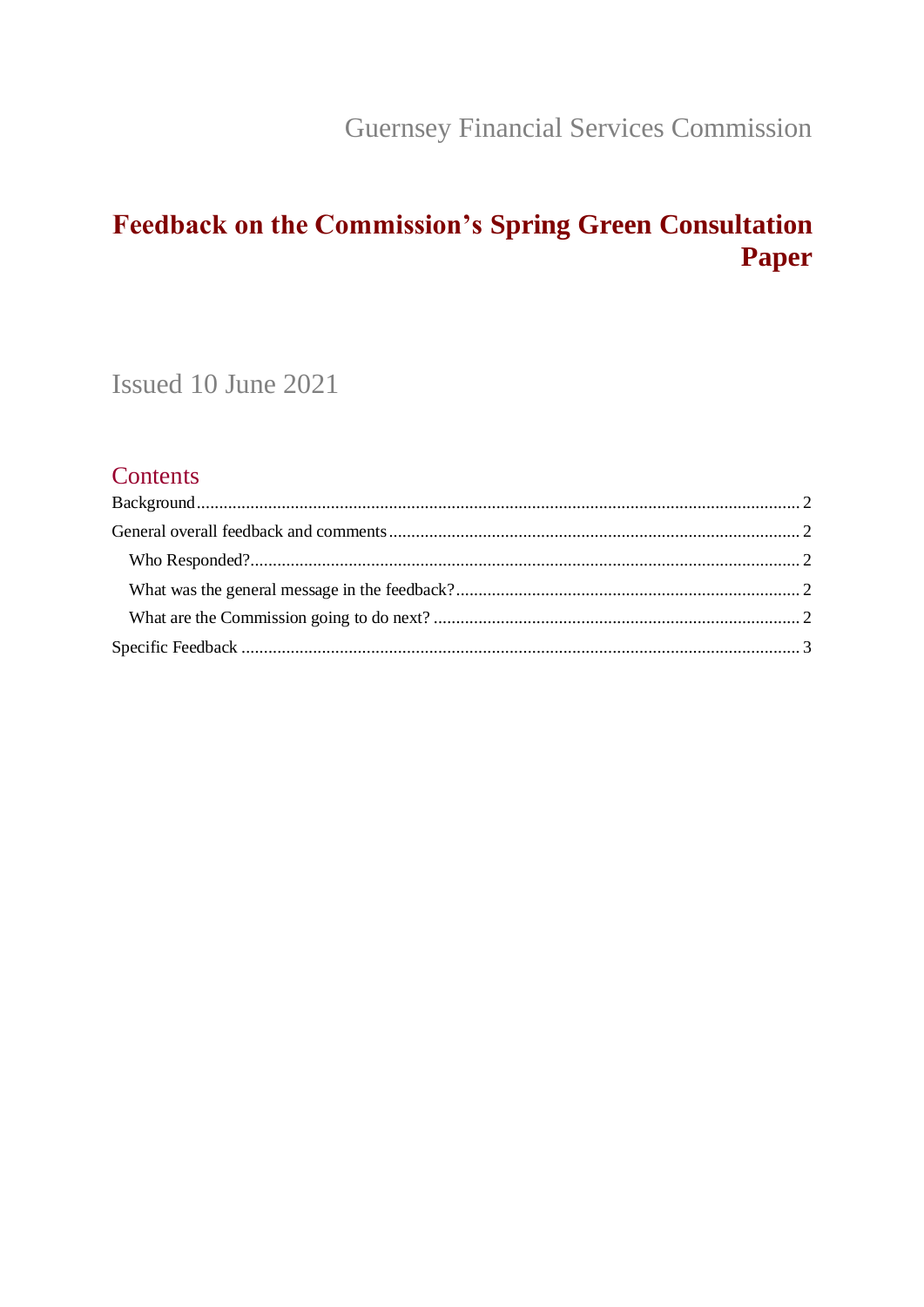### <span id="page-1-0"></span>Background

On the  $11<sup>th</sup>$  March 2021 the Commission published a Consultation Paper on its proposed addition to the Finance Sector Code of Corporate Governance ("the Code"), to take specific account of climate change considerations. The consultation period ran for eight weeks until  $5<sup>th</sup>$ May 2021.

To recap, the proposal was to insert the following sentence into the Code as Principle 5.2.1 and Principle A:18 of Appendix 3:

*The Board should consider the impact of climate change on the firm's business strategy and risk profile and, where appropriate in the judgement of the board, make timely climate change related disclosures.*

### <span id="page-1-1"></span>General overall feedback and comments

#### <span id="page-1-2"></span>*Who responded?*

Fourteen replies were received: mainly from licensees.

#### <span id="page-1-3"></span>*What was the general message in the feedback?*

One respondent took no position on the recommendation whilst including some observations. Ten were in favour. Three against. Of the latter, one argued that climate change was already implicit within the current Code. Another thought that climate change should be the concern of the government rather than the Commission, whilst another preferred the use of ESG.

Among the fourteen respondents, several included reservations over disclosure. However, these reservations varied significantly. One respondent thought the disclosure requirement was insufficiently prescriptive; another that it was overly prescriptive. One that disclosure was already covered within the current Code. Another that the inclusion of climate change disclosure made sense but was premature

#### <span id="page-1-4"></span>*What is the Commission going to do next?*

Picking up on the above, it is a fair argument that climate change is already implicitly covered by the current Code. However, in the Commission's experience, few boards currently act on this. It seems reasonable therefore to be specific.

On mandate, the emerging consensus is that climate change is a legitimate area of concern for central banks and financial regulators. Apart from the arguments around financial stability, climate change is of direct relevance to the business and risk profile of many licensees.

In terms of nomenclature, there are several definitions in wide circulation apart from climate change. Each has their advocates and the popularity of each varies according to circumstance. However, the Commission identified climate change as its preferred nomenclature some time ago and intends to stick to it. Moving the goalposts mid-game makes scoring difficult.

The Commission agrees that the inclusion of disclosure is forward-looking and that clear global guidelines have yet to emerge. However, in time such guidelines are likely to fall into place